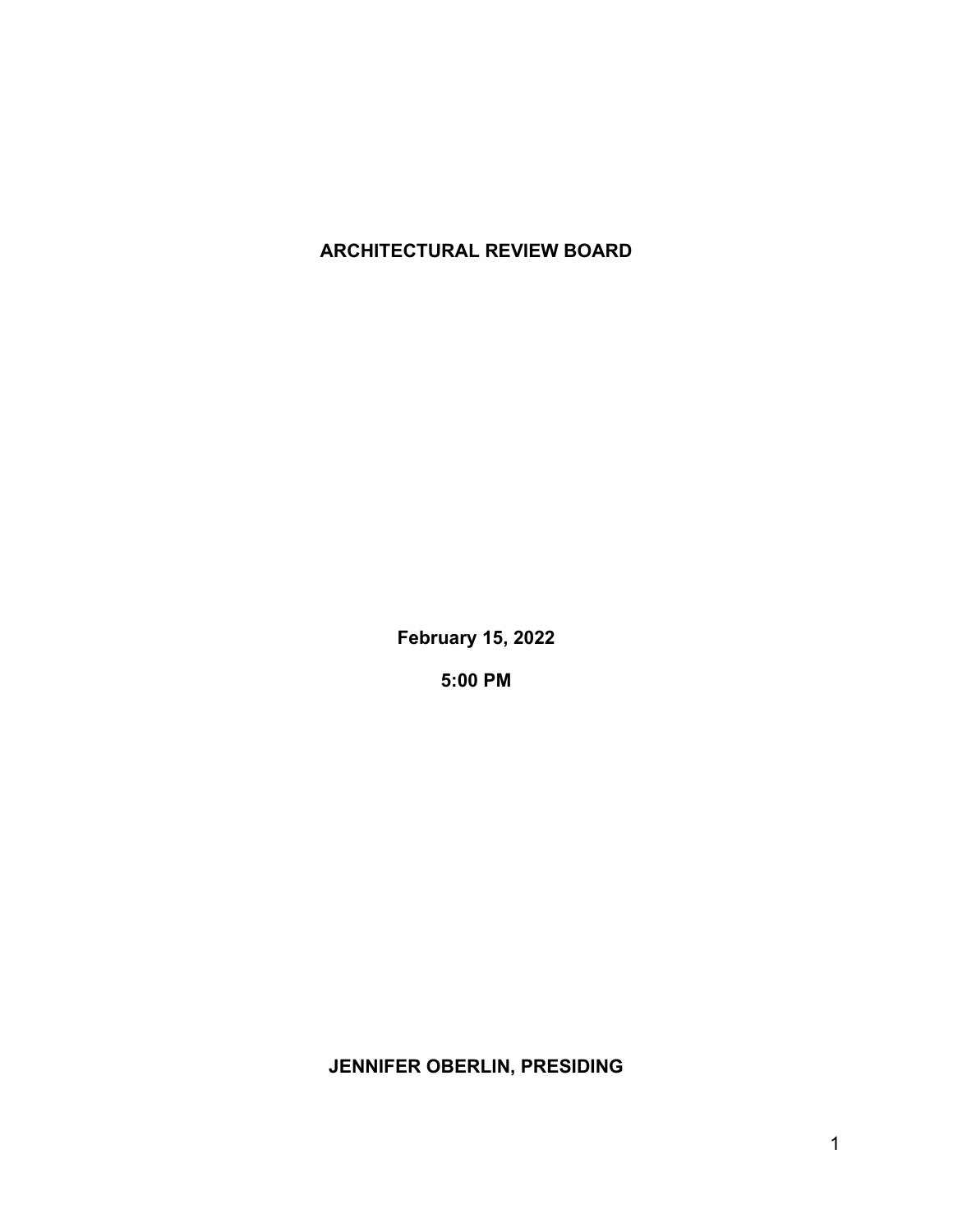Members Present:

Nicole Konkol Brittany Sams Tom Midkiff Patti Cross Kevin Breeck Jennifer Oberlin Irma Johnson

Also Present:

Edwin Logan, Attorney Vicki Birenberg, Historic Preservation Officer Jordan Miller, City of Frankfort Senior Planner

The first item of business was the approval of the minutes of the January 18, 2022 meeting. Ms. Konkol made a motion to approve the minutes. The motion was seconded by Mr. Breeck and all were in favor.

Ms. Oberlin gave the Chairs Report.

Mr. Miller read the administrative approvals for the period covering January 10, 2022 to February 8, 2022.

Chair Oberlin asked the Secretary to introduce the next item of business.

**In accordance with Articles 4, 16, and 17 of the City of Frankfort Zoning Ordinance, Joseph E. Dunn of Inspirational Grounds, LLC requests a Certificate of Appropriateness to construct a wrought iron access gate with a building downspout feature at the walkway behind the building located at 316 Wapping Street. The property is more particularly identified as PVA Map No. 061-24-11-015.01**

Vicki Birenberg, City of Frankfort Historic Preservation Officer was present explained that the applicant wants to install a metal gate with a building downspout feature on the rear of the property where there is a walkway that is about 7' wide. The downspout is built into the frame of the gate and will eject water.

Ms. Birenberg stated that the proposed gate is 12 feet, four inches in height. An aluminum downspout leading from downspout leading from the existing scupper on the school building and will pass inside the hollow-frame lintel and a right-hand post and extend at grade to discharge onto Catfish Alley, a distance of approximately 33 feet.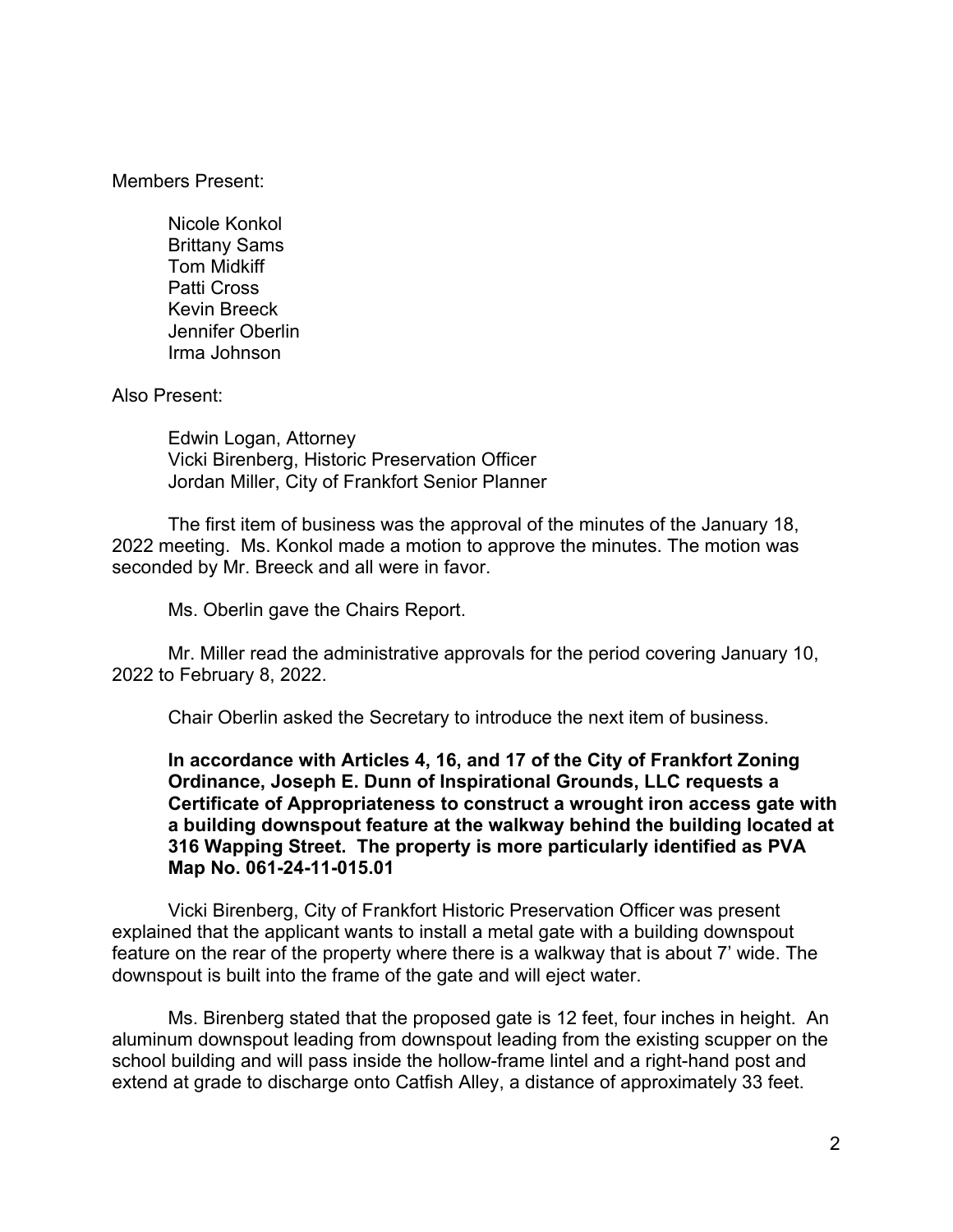Mr. Miller City of Frankfort Senior Planner was present stated that water management may be an ongoing issue because the large building covers most of the lot.

Mr. Miller stated that the existing zoning ordinance states that that the maximum height for fences and walls shall be "designed in accordance with plan" in the Special Historic District. In the adjacent Central Business zone, fences and walls are limited to an 8 foot maximum height. The gate/downspout is technically neither a wall or a fence, making the determination of appropriate height a bit more open to interpretation.

Mr. Miller stated that the use of black painted wrought iron for the gate is appropriate, given the extensive use of cast and wrought iron in the districts.

Mr. Miller stated that the extension sitting on top of pavement is not an ideal situation given the historic character of the building and its surroundings. However in this instance, give the location, staff feels this request is acceptable as long as the extension is the same color as the pavement. Mr. Miller stated there are already other visual intrusions at this location in the form of utility poles and equipment.

Mr. Miller stated that staff finds the plans are compatible in concept with the requirement of the Zoning Regulations and the Special Historic Zoning District Design Guidelines.

Mr. Miller read the three findings of fact on page three of the staff report as well as the three conditions listed on page three of the staff report.

Mr. Miller stated that there were no citizen comments regarding this request.

Architect Jeff Raine was present on behalf of the applicant and replied that he had seen the staff report and conditions and had no problem with them when asked by Ms. Oberlin.

Based on the Findings of Fact, Ms. Konkol made a motion in accordance with Articles 4, 16, and 17 of the City of Frankfort Zoning Ordinance, to approve the request from Joseph E. Dunn of Inspirational Grounds, LLC a Certificate of Appropriateness to construct a wrought iron access gate with a building downspout feature at the walkway behind the building located at 316 Wapping Street with the following conditions:

- 1. The downspout extension will be the same color as the pavement.
- 2. A zoning permit will be obtained to reflect approval of the work in this request.
- 3. Any additional projects requiring a building permit shall require review and approval by the Architectural Review Board unless a Certificate of No Exterior Effect is issued.

The motion was seconded by Ms. Cross and passed unanimously.